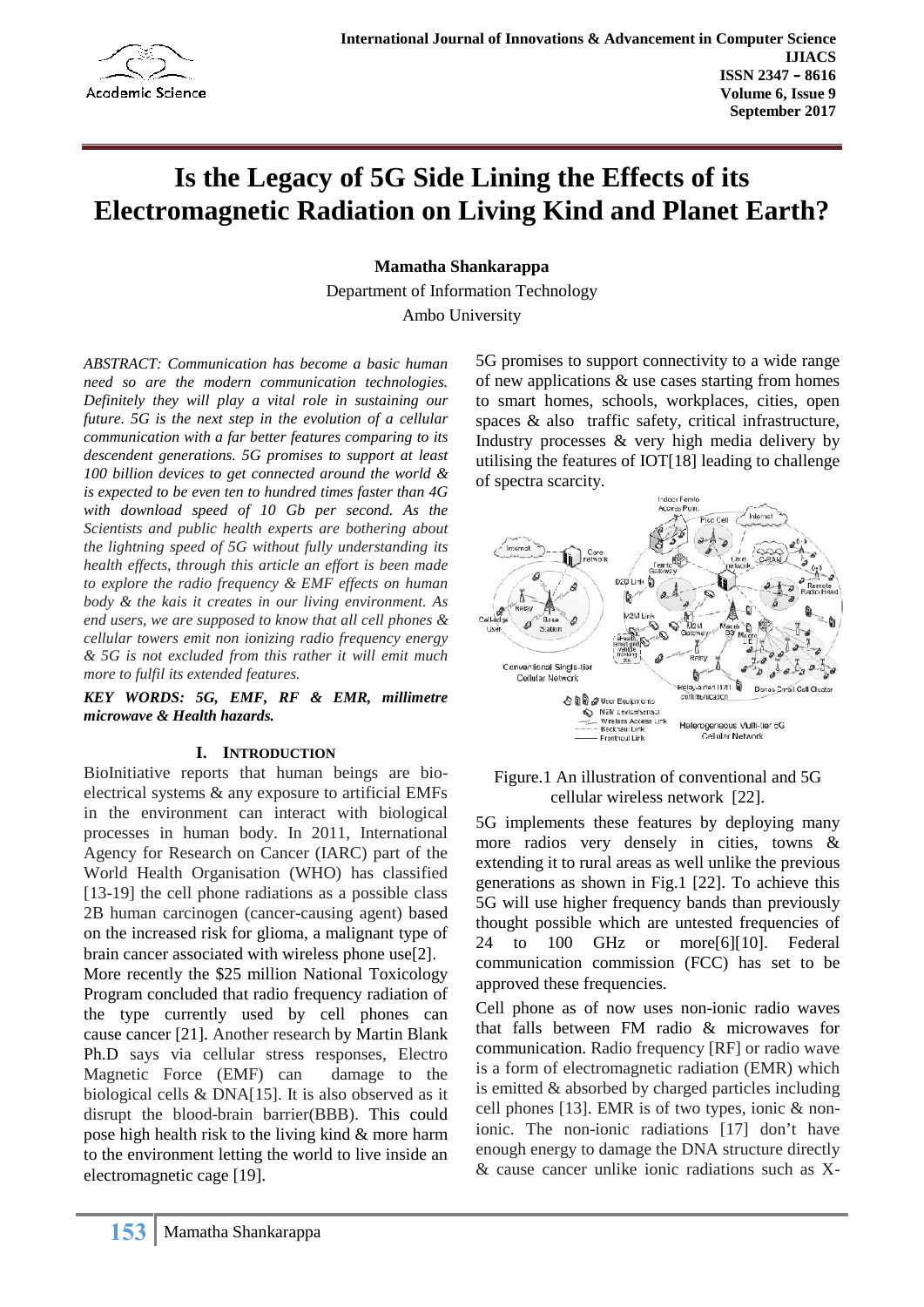

rays, gamma rays and ultraviolet (UV) rays which have an ability to break the DNA's chemical Bond.

A well-known biological effect of RF is heating which is in line with the food cooked in microwave ovens. The RF is used even to heat or cook food. When the cell phone is held near to the ear, head or hands of our body, the biological cells & tissues nearby exposes to RF causing the surrounding area to be heated up but this heat is not sufficient to increase the whole body's temperature.

The amount of RF energy absorbed by the user's body from the cell phone is known as Specific Absorption Rate(SAR). It varies from phone to phone, models to manufacturers & country to country. The upper limit of SAR in USA is 1.6 W/kg of the body weight [17]. However FCC says, comparing SAR is misleading since the value is based on the cell phone operating at its highest power, not on the user's normal usage. 5G is also **THE ELECTROMAGNETIC SPECTRUM** planning to use new frequency band of spectrum below 6Hz, as well as higher spectrum of 100 GHz[18]. They have not been tested properly for their effects on human health & this brings more concerns.

The densification of heterogeneous networks is  $\frac{1}{10^{10}}$ the core feature of 5G. It is implemented using more sophisticated new technologies like Device to Device(D2D), Machine to Machine(M2M), Cloud Radio Access Network(C-RAN), Massive MIMO, millimeterWave to serve trillions of devices. It will definitely dump us into an electrosmog [21] as the biological & environmental hazards of these legacy technologies are not thoroughly observed. EMF pioneer and Nobel prize nominee Dr. Robert Becker says

"*The greatest polluting element in the earth's environment is the proliferation of electromagnetic fields.*"

The current researches up to now have concluded that the cell phones & cellular towers are carcinogenic. The intake of carcinogen is causing endless side effects on the human body causing cardiovascular, dermal, developmental & immunological disorders, a few to be mentioned [13].



Figure.2 : cell phones radiation linking to the brain

Another group of studies as in Fig.2 demonstrated the brain tumors linking to radio frequency especially in case of children. A particular study at Orebro Hospital, Swedan identified 290% increased risk of brain tumor in case of children who have used cell phone for ten years & more [13].

# **II. ELECTROMAGNETIC RADIATION AND ITS SIDE EFFECTS**

#### **A.** *ELECTROMAGNETIC RADIATIONS:*

Electromagnetic radiation is a range of radio frequency from 30KHz to 300 GHz. These radio frequency (RF) electromagnetic fields(EMF) are used in telecommunication applications like radio, television & cell phone transmissions**.** It is this frequency which determines the energy of electromagnetic radiation. Electromagnetic spectrum used for various purposes are shown in Fig-3



As discussed earlier, the high frequency has high energy, it is grouped under ionising radiations where as low frequency has low energy & grouped as nonionising radiations [16]. Mainly human body being bioelectric, it absorbs energy from devices which emits radio frequency electromagnetic radiations. The amount of energy the human body absorbs is estimated by SAR Watts/kg of body weight [16].

However 3% to 5% of the population has electrical sensitivity[9]. They will have clear reaction to EMF. William Rea, MD Director of the Environmental Health Center, Dallas**,** Past President of American Academy of Environmental Medicine says,

"*Sensitivity to electromagnetic radiation is the emerging health problem of the 21st century.*"

#### *B. RF & OUR BRAIN:*

As per FCC exposure guidelines RF is a nonionising type of radiation unable to break chemical bonds of DNA & also not able to produce enough heat to damage tissue irrespective of some studies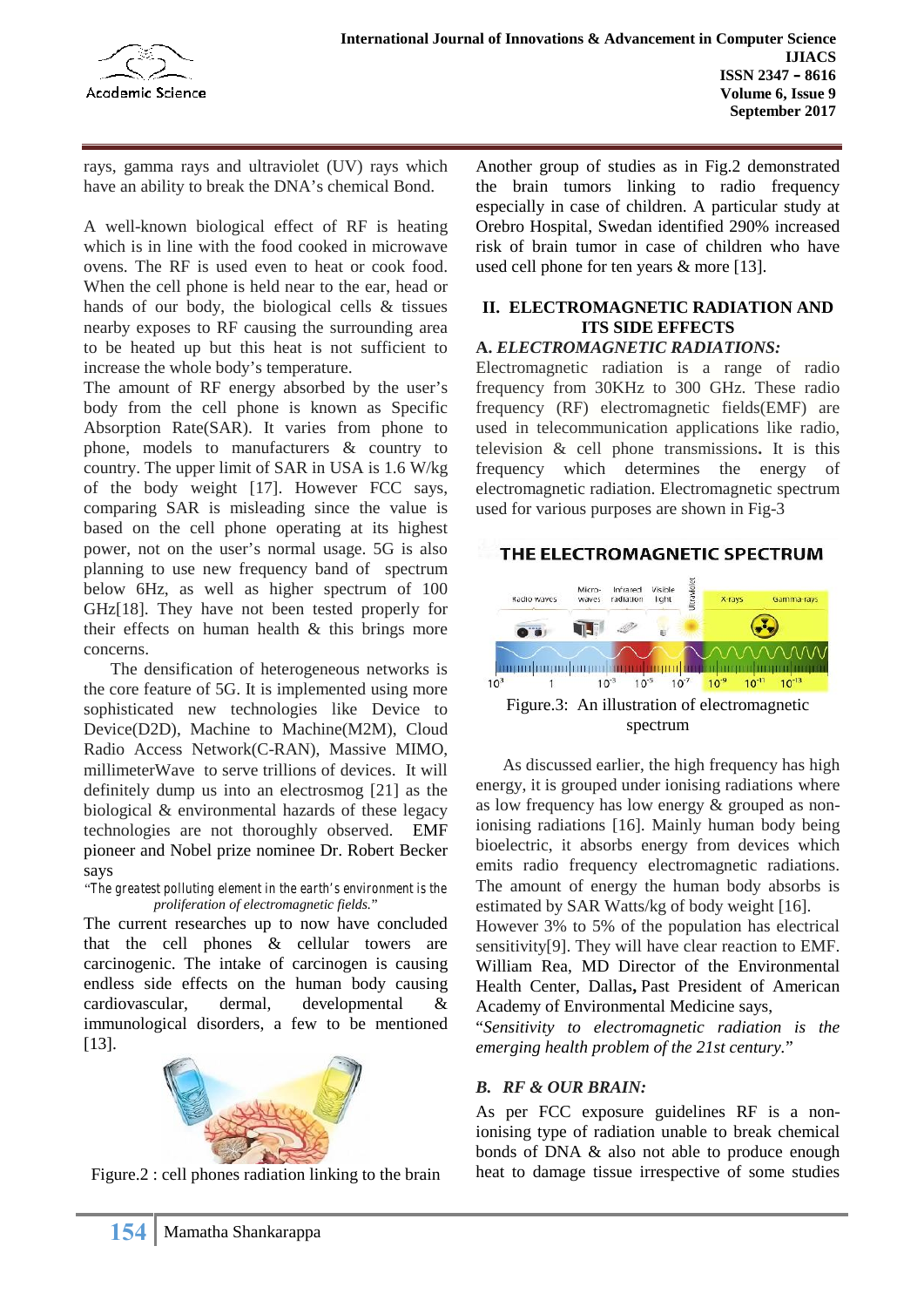

showing, in hotspots the temperature goes as high as 6 degrees & the absorption of RF is not uniform [15]. However RF can cause other damages as per many researches. Jerry Phillips, Ph.D., a biochemist and Director of the Excel Science Center at the University of Colorado explained in his recent interview with Scientific American, how living cells react to RF radiation [15]:

*"The signal couples with those cells, although nobody really knows what the nature of that coupling is. Some effects of that reaction can be things like movement of calcium across membranes, the production of free radicals or a change in the expression of genes in the cell.*

*Suddenly important proteins are being expressed at times and places and in amounts that they shouldn't be, and that has a dramatic effect on the function of the cells. And some of these changes are consistent with what's seen when cells undergo conversion from normal to malignant."*

It is clear from the fact that the body being Cross section of brain<br>his clear the paper of his being demonstrated from control group bioelectric, chances of biological damage are expected. To start with, our body uses electrons to communicate. It is also made up of biological cells. Inside every biological cell, a power plant called mitochondria is present. This mitochondria is severely impacted by electromagnetic fields causing cellular dysfunction [15].

According to Dr. Keith Black, Chairman of Neurology at Cedars-Sinai Medical Center in Los Angeles [14]:

*What microwave radiation does in most simplistic terms is similar to what happens to food in microwaves, essentially cooking the brain. So in addition to leading to a development of cancer and*<br>*tumors, there could be a whole host of other effects tumors, there could be a whole host of other effects like cognitive memory function, since the memory temporal lobes are where we hold our cell phones.*



Figure.4: PET Scan showing changes in the upper part of brain when it is closer to cell phone antenna.

A study published in the Journal of the American Medical Association funded by U.S government says using positron emission tomography or PET scan, it is possible to determine the change in glucose levels. It says cell phone radiations can trigger brain cells to metabolize glucose at an increased rate but the effect of increase in glucose metabolism is unknown [15].It indicates that the cell phone radiation has remarkable influence on brain. Each time when the cell phone is placed to the ear, the brain is artificially activated as seen in Figure-4.

According to Indian Thermal Analysis Society study by Dr. Girish, it is not safe to keep the human body for more than 19 minutes in a microwave oven of 700-1000W. He relates this observation to emphasise people not to use cell phones for more than 19 minutes at a time & also People using cell phones to a particular brain side have more risk of damaging that side of the brain, leading to complex disorders that may or may not be reversible. The brain in the right side of the figure.5 is damaged.



Figure.5 Cross-section of brain from controlled group & exposed group related to albumin [14].

Another important concern from 1975 is on the Blood-Brain Barrier(BBB). It is a membrane which prevents the toxic materials entering the brain. Two minutes of exposure to EMR causes the BBB to leak. It increases the BBB permeability [9].



Figure.6: variation of Melatonin when exposed to EMF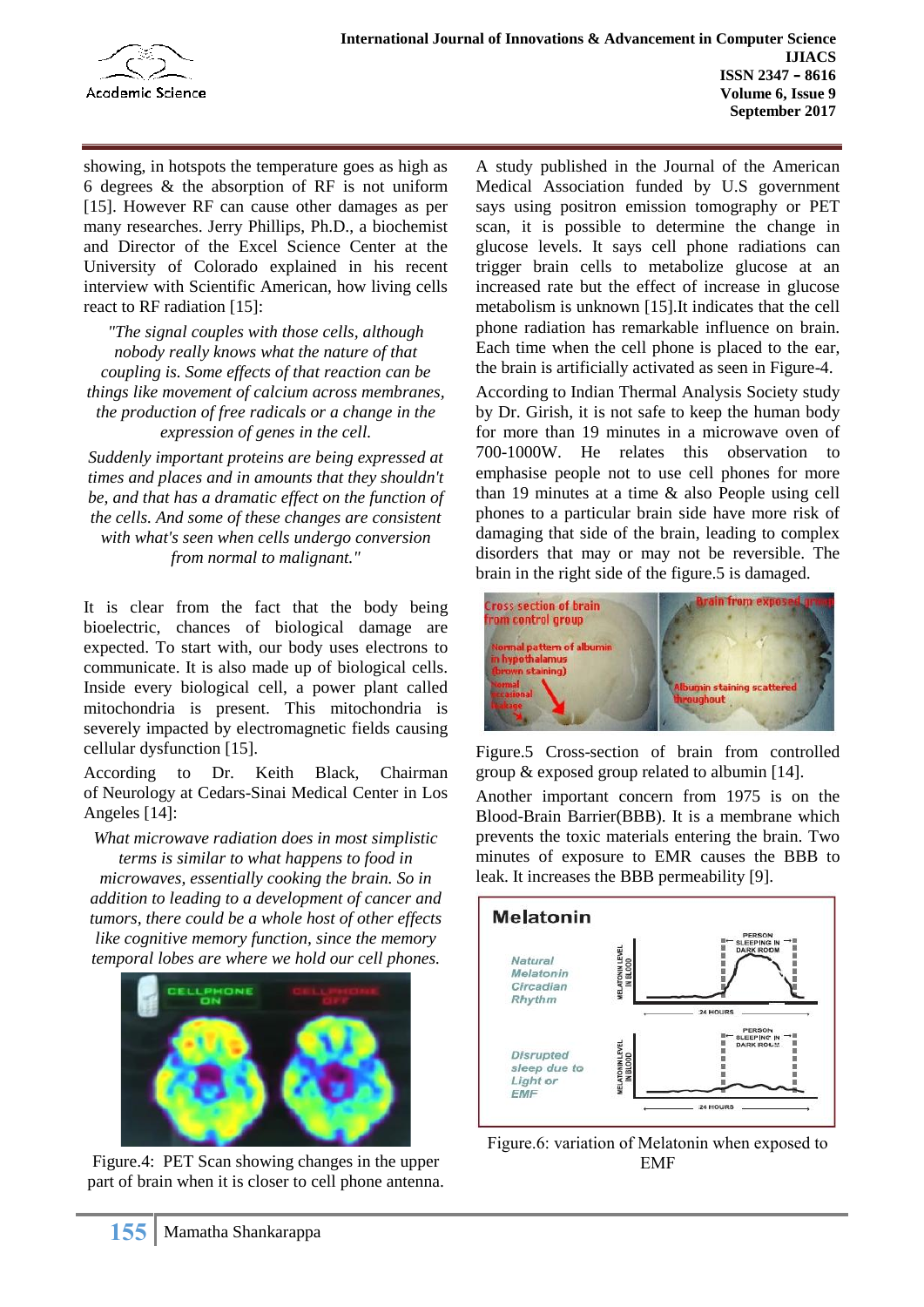

An extensive research has been conducted on the effects of EMFs on melatonin hormone. Melatonin is secreted by the pineal gland which is located in the centre of the brain. It controls the sleeping  $\&$ waking up cycles, it enhances immune system, lowers cholesterol & blood pressure. It also plays a major role in producing antioxidant to prevent cancer, Alzheimer, Parkinson's & other diseases. EMF exposure can shut down melatonin secretion in the body as seen in Figure-6 according to the recent study.

Another important concern is effect of new frequencies (5G) on our skin, as the human body has millions of sweat ducts. Dr. Ben-Ishai of Hebrew University, Israil expressed as, our sweat ducts will act like an array of helical antennae when exposed to these new (5G) wavelengths. We become more conductive. This is supported by another study in New York experimented with 60 GHz stating [21]

*the analyses of penetration depth show that more than 90% of the transmitted power is absorbed in epidermis & dermis layer*

A well-known study on rats also has shown a prolonged exposure to electromagnetic radiations leading to severe brain damage.

# *C. EXISTING CELLULAR TOWERS (BTS) & THEIR EFFECTS*



Figure.7 Sensitive distance from the cellular tower (BTS).

People living nearby cellular towers are exposed to high electromagnetic radiations constantly & affected by alterations in the functioning of biological cells & tissues. They are also at higher risk in acquiring radiation diseases. In one of the case study conducted by Indian Thermal Analysis Society (ITAS), three cancer cases were found in the same building that lies opposite to a cell phone tower [14]. The damage to the brain & risk increases with more number of cell phone companies sharing single tower as per ITAS.

However based on different case studies, ITAS concluded that the health risk due to electromagnetic radiations is higher for those people who live within

the radius of 50 to 300 meters as shown in Fig-7. This conclusion is made based on the fact that the acceptable standard of radiation is 9.2Watt per square meter in India. The danger zone differs from country to country based on their acceptable standard of radiation. 580-1000 Micro-Watts per square centimetre for USA which translates, people who live around 2 to 2.5 miles are at a higher health risk [14].

According to Building Biology Institute of Germany, anything above 10 Micro Watt per square meters should be a matter of concern because it will affect biological cells of all living kind including plants, animals & humans. It is considered to be even severe when the tower emits 10 Micro Watts per square centimetre.

When it comes to 5G, to provide the highest speed possible it is planning to use untapped frequencies like millimetre wave (mmW) of 30 GHz to 300 GHz including some lower & mid-range frequencies. mmW tend to be absorbed by rain & plants, doesn't pass through buildings properly. As it is high frequency with shorter wavelengths, it cannot travel for long. This will be dealt by adding more cell stations at shorter distances meaning wireless antenna might be existing almost everywhere on lamp post, Utility pole, home, shop, office & entire neighbourhood in all towns & cities. The whole place will be polluted with electromagnetic radiations, creating an 'electrosmog'*.*

# **III.MAJOR HEALTH HAZARDS**

There exists a deficiency of expert consensus on biological effects of cellular radiations with respect to its significance & credibility [1]. As of now it remained as a debate in various electronic media.

It has been observed with substantial evidences about the major health problems among the people who are living near to the cellular towers viz., cancers, Tumors a particular Gliomas, Dry eye, fatigue, stress dirorders, muscle problems & damage to the brain depending upon the number of cell companies using a single tower[2][3] [14].

However people may suffer from the following health problems due to variations in the electrical activities of brain due to constant cell phone use [14]:

-Seizures

-Paralysis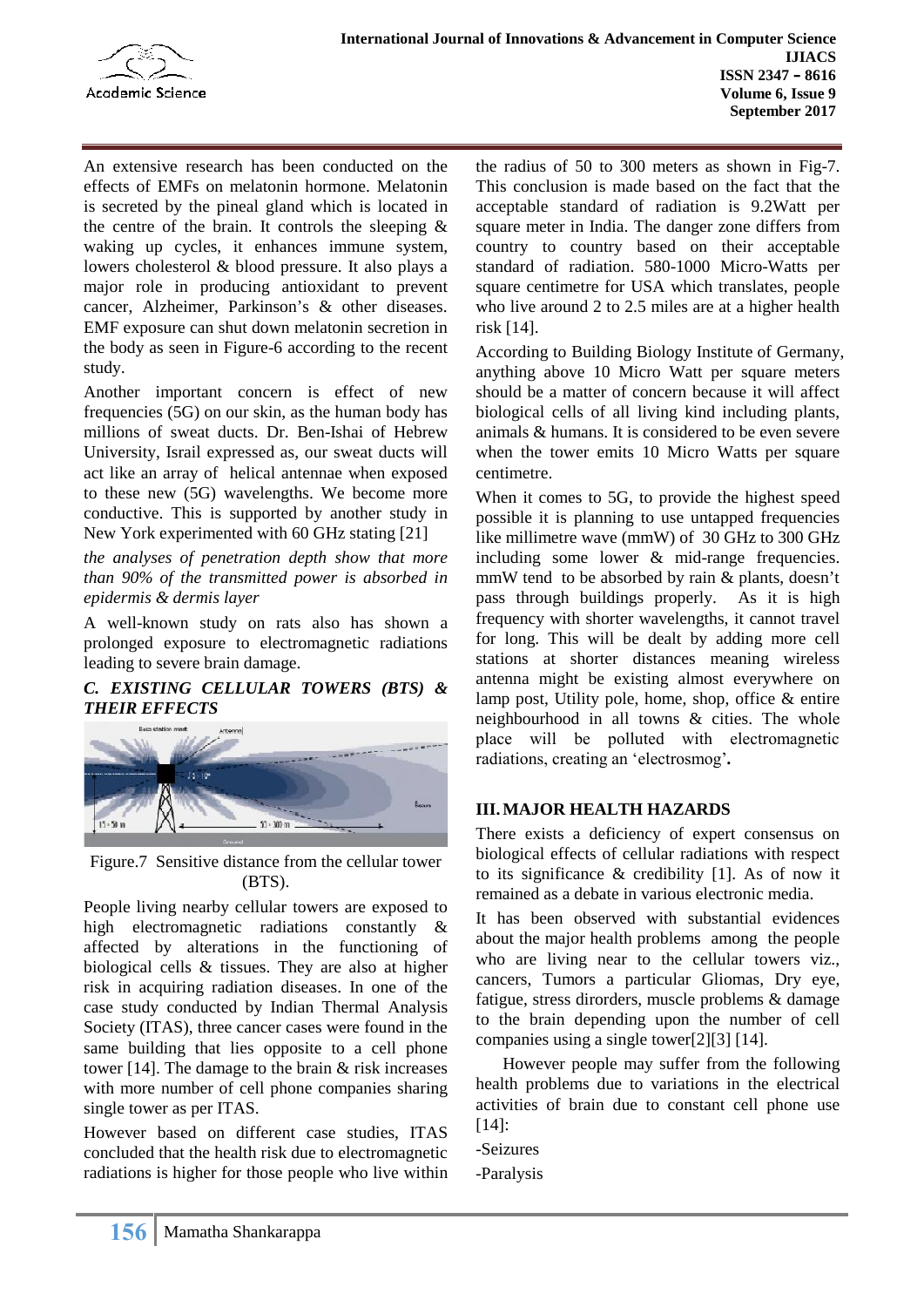

-Stroke

-Psychosis

-Cardiovascular problems

Thousands of studies link low-level wireless radio frequency radiation exposures to a long list of adverse biological effects, including [21]:

- DNA single and double strand breaks
- oxidative damage
- disruption of cell metabolism
- increased blood brain barrier permeability
- melatonin reduction
- disruption to brain glucose metabolism
- generation of stress proteins

Among other major problems that have been linked to excessive cell phone usage are Damaged blood vessels that translate to loss of protection to brain, Sleep disorders, Irreversible fertility, Hearing loss due to overheating of ear drums, Damage to red blood cells – slowing down blood circulation and thereby exposure to other diseases.

Horrible health effects were observed by millimetre microwave (mmW). It is not only worsening the human health but also eliminating the pollinators as per the studies related to Bee & Microwave Radiation, the bees are going to extent very soon.

#### *A. EFFECTS ON THE SKIN***:**

Skin problems as shown in Fig.8 are mainly caused by overheating of cells. It includes rashes, sores, and even skin tumours rarely.



Figure.8: Skin rashes & sores due to overheating of cells

In a recent study by Dr. Yael Stein of Hebrew University, Isreil, a newly planned to use mmW technology can even cause physical pain to our skin as our nociceptors flare up on exposure to the mmW & recognises it as a damaging stimuli. This can even lead to the extent of many skin diseases including skin cancer after prolonged exposure[21].

# *B. EFFECT ON THE EYES*

Lens opacity linked to cataracts was found on rats exposed to mmW in 1994 study. The Medical Research Institute of Kanazawa Medical University found through an experiment that 60GHz mmW antennas can cause various types of thermal injuries. The thermal effect of mmW can gradually penetrate below the surface of the eyes [21].

After eight hours of exposure to microwave radiation the epithelial cells of rabbits were damaged in a study conducted by chinese in 2003& the EMF of cell phone has caused the de-arrangement of retinal differentiation in chicken embryo as per the study conducted by physicians & surgeons in 2009 at Pakistan college [21].



Figure.9: Our bodies and eyes aren't designed for modern digital lifestyles and workplaces[23].

The most recent study by world Economic Forum shown in Fig.9 reports about the digital eye strain caused due to the blue light emitted by the screens of smart phones, tablets and even desktops. The symptoms of digital eye strains are blurred vision, dry eyes, headache, neck & back pain[23].

#### *C. CELL PHONE & CANCER*

In 2011 the World Health Organization (WHO) classified radio frequency radiation as a possible group B carcinogen meaning something which causes cancer or helps cancer growth. The Recent \$25 million National Toxicology Program concluded that radio frequency radiation of the type currently used by cell phones can cause cancer.

The risk is more among the children as they have smaller brains, lower skull bone density, less effective blood brain barrier & more connective tissue making them capable of absorbing up to 3 times more than an adult.

In animal studies the cause of cancer  $\&$  chemical carcinogenic effects are significantly found. carcinogenic effects are Currently the National Institute of Environmental Health Sciences (NIEHS), which is part of the National Institutes of Health (NIH) is carrying a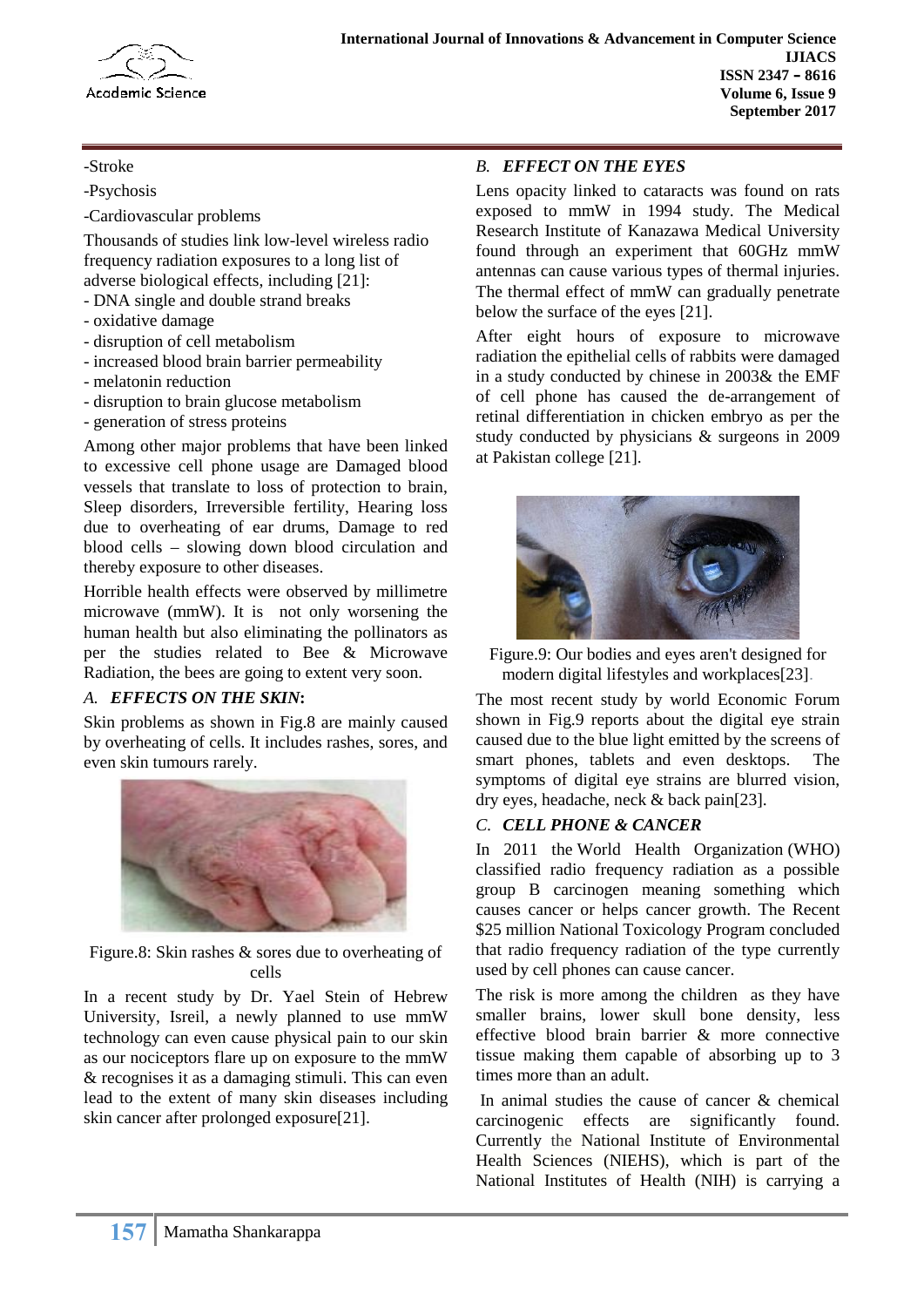

voluminous study on rodents in highly specialized labs that can specify and control sources of radiation and measure their effects.

However many epidemiologic studies already exists to support the association of cell phone with cancer. Interphone, a case-control study, the Danish Study, a cohort study, the Million Women Study & another cohort study are popular among them.

# *D. OTHER EFFECTS ON HUMAN BODY*

The environmentalists along with health experts are now trying to create awareness about the harmful effects of low frequency EMR. This has initiated a lot of research institutions to choose these effects as an issue in their research areas. It includes the study related to the effects of radiation on different parts & aspects of the human body including the heart, the immune systems, the cell growth rates & the bacteria resistance.

A recent Armenian study suggested mmW has serious effect on water, cell plasma & genome. They have found that bacteria on interaction with MMW have altered their sensitivity especially with respect to antibiotic. The combination of antibiotic & mmW showed antibiotic resistance in bacteria. Hence the concern here is human health. We will develop low resistance to bacteria as our cells become more vulnerable.

In reality these experiments are done on other animals mainly on mice. Later the results are correlated with the human body as live experiment on human body is not possible.

# **IV AWARENESS**

#### *A. FACTS :*

We shouldn't forget about things which are seen in Fig-9 were once told as safe by the health agencies are no more considered to be in the safe list anymore.



Figure.9 : cigarettes, asbestos & gasoline.

The fact is it took the health agencies  $\&$ governments nearly 200 years to put label on cigarettes stating they are harmful & during this time, they released many studies which said there is no link between cigarettes & cancer.

When we consider a recent study by the National Toxicology Program which has concluded that wireless radiation causes cancer, 70% of nonindustry studies support the research & assess RF as harmful but when it comes to industry sponsored researches only 32% accept it [10]. Irrespective of percentage of acceptance, it is clear from the study that RF is harmful  $\&$  it is ignored due to corporate interests. Corporate giants rather care about the revenue by ignoring the threat & putting the public at risk.

Companies do acknowledge the litigation related to the health effects due to cell phones & RF transmitters. They do accept the adverse health effects of RF & threat to cancer. In Washington D.C., Nokia is facing 19 separate cases related to brain tumour caused by EMR. The lawsuit is asking to manipulate the emission guidelines for testing [10].

# *B. VOICES AGAINST 5G & EMR:*

The educated environment concerned community & health experts who already have enough knowledge on the bane of EMR are trying to bring an awareness among the public & research groups since the new technologies which are going to be implemented by 5G have not been properly tested for living kind & the atmosphere. Prof. Girish Kumar, Professor at Electrical Engineering Department at IIT Bombay says

*"Along with the 5G there is another thing coming – Internet of Things. If you look at it combined the radiation level is going to increase tremendously and yet the industry is very excited about it…. they project 5G/IoT business to be a \$7 trillion business."*

When such a valuable new technology is made available to people, the same amount of health concerns are expected from the corporates without any bias. Prof. Trevor Marshall, Director Autoimmunity Research Foundation, California says

*"The new 5G wireless technology involves millimeter waves (extremely high frequencies) producing photons of much greater energy than even 4G and WiFi. Allowing this technology to be used without proving its safety is reckless in the extreme, as the millimeter waves are known to have a profound effect on all parts of the human body."*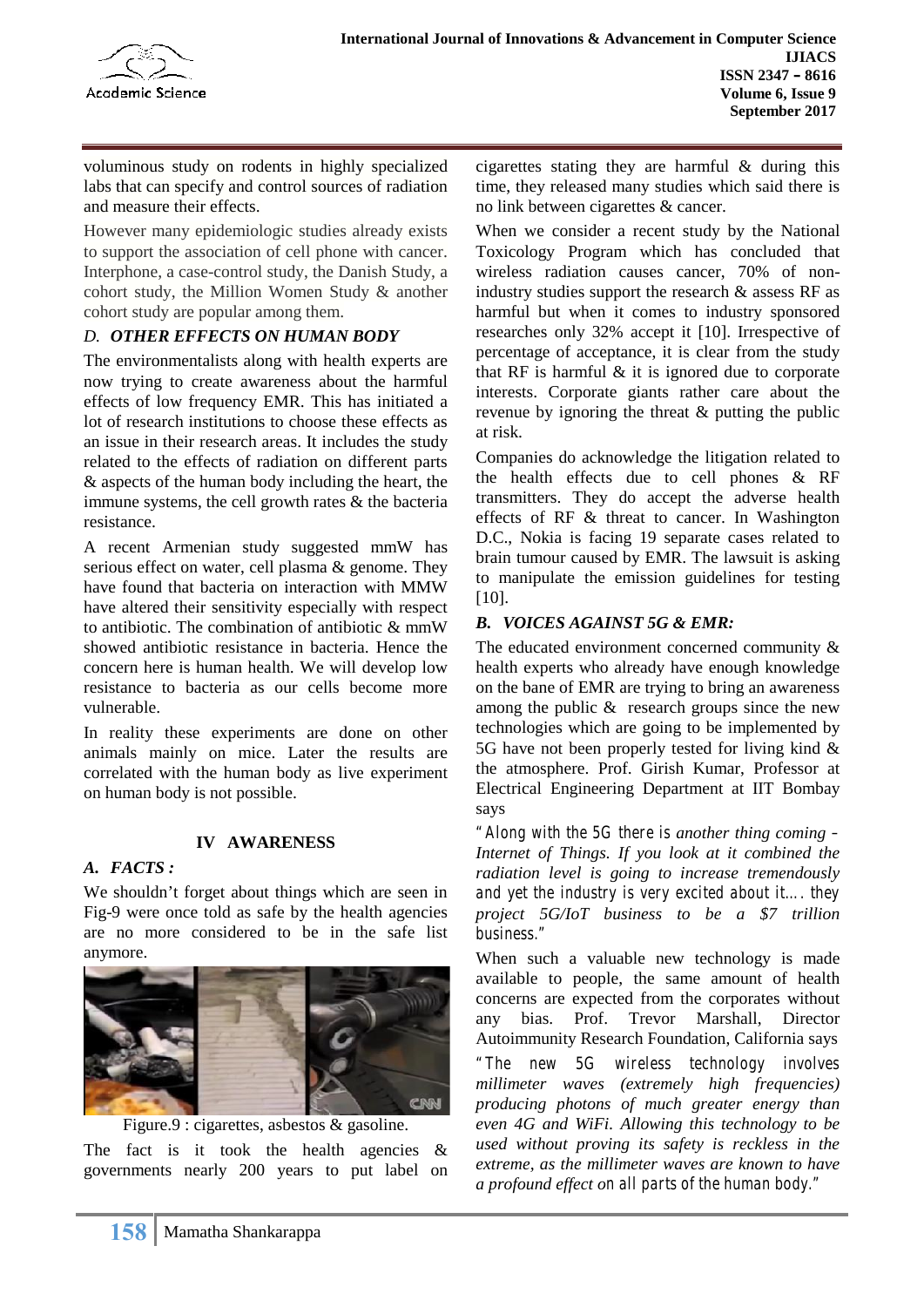

It shouldn't become a corporate lobby to entertain only big revenues and profits compromising our own safety & dis-respecting the creatures of our planet earth. According to, Dr. Martin Pall, professor emeritus of biochemistry and basic medical sciences at Washington State University,

*"We're clearly at a point where we can confidently debunk the industry's argument of more than 20 years that there cannot be a biological mechanism of action from these low-intensity EMFs. According to industry, the forces electromagnetic fields place on electrically charged groups in the cell are too weak to produce biological effects."*

Many research & academia personalities have expressed their opinions based on their existing scientific & technical knowledge, exposure as well as the research they have under taken.





Finally common people are becoming alert now due to electronic media as in the Fig-10. A good awareness is been created among the public through this kind educative programs. There are some social groups on online as well including the subject experts & interest groups who come up with good discussions.

# **V PRECAUTIONS & SUGGESTIONS**

Dr. Girish of ITAS says a human body can be safely kept in a microwave oven of 700-1000W for only 19 minutes[14]. This means that,

"*People can carry on a cell phone conversation only for 19 minutes at a time without harming themselves*."

# *A. VOLTAGE-GATED CALCIUM CHANNEL (VGCC):*

Recently, Dr. Martin Pall, has proved low intensity EMF's emitted by cell phones & wireless devices including wireless infrastructure are a primary mechanism for biological dysfunction by building a

case of Voltage-Gated Calcium Channel (VGCC) [15]. He explains by activating VGCC in cells, long reported association between electromagnetic fields & a wide range of biological effects including health effects like neuropsychiatric, hormonal & cardiac effects, chromosomal breaks, lowered fertility, oxidative stress, changes in calcium signalling, cellular DNA damage, break down of blood brain barrier, melatonin depletion & cancer can be studied

# *B. CALLS FOR REVISED STANDARDS & REGULATIONS IN CELL PHONES & 5G*

.

In September 2016, a letter with supporting documents, regarding the 5G harm was submitted to FCC by the Global Union Against Radiation Deployment from Space (GUARD). It warned FCC that 5G violates Article 3 of The UN Declaration of Human Rights which states that [21]

"*everyone has the right to life, liberty and security of person.*"

A well-known proponent Devra Davis.,Ph.D an epidemiologist & author of the book, 'Disconnect' is one among to ask for revised cell phone standards & regulations. Davis emphasises that the current standards set by FCC does not apply to the large scale of population in an article to STAT.

On 27 May 2016, she insists FCC to revise the standard for an average person. It is designed for SAM or Standard Anthropomorphic Man who is larger than an average person, ranked as 10 percent more than all military recruits in 1989 weighing 200 pounds with 11 pound head  $& 6.2$  feet height. He assumed to be less talkative & not used the cell phone for more than 6 minutes.

Camilla Rees from ElectromagneticHealth.org says FCC is enforcing its own thermal guidelines. She says FCC SAR limits are focusing more on potential heating effects by side lining the low intensity biological effects which are equally important.

However some of the precautionary measures to the current situation may include[19]

1. It is necessary to acquire sufficient knowledge about the different types of EMFs & their effects even as a common person

2. Obtain the readings of EMF using EMF meter in your surrounding & identify the hotspot.

3. Mitigate your exposure either by eliminating the source or being away from radiation. Shield your body properly when the exposure is inevitable.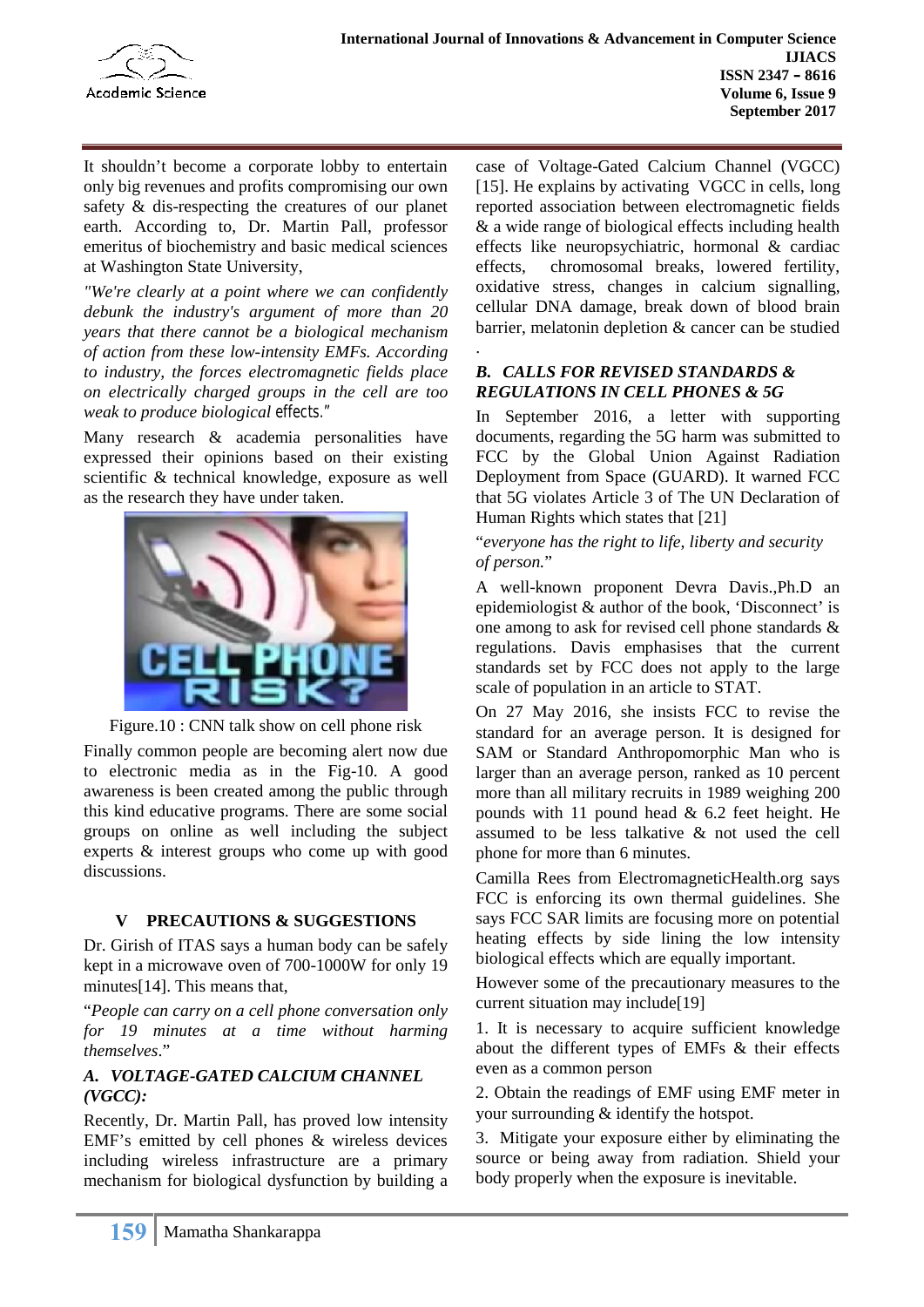

However all the above said points still holds good for 5G except for the fact that the current EMF meters are not designed to measure frequencies of mmW as Alasdair Philips, a researcher from Powerwatch stated by the next three years, RF meters may cover the frequency ranges of proposed 5G.

# *C. SUGGESTIONS*

The demands of speed, sophistication, coverage  $\&$ comforts of communication are going to be fulfilled in 5G by dumping all of us in to a global electromagnetic cage. There will be no place left in the future without EMR irrespective of our need to communication. 5G is going to put us in a state of inevitability. Unless a proper safety measures are invented either through natural or technical means, living kind is at risk.

A lot of new integrative programs & courses need to be embedded into the Universities in partnership with corporates  $\&$  research institutions who are in  $\frac{1}{2}$ . the same field, with proper infrastructure emphasising on necessary core researches considering safety measures as a priority under the guidance of International Telecommunication Union (ITU). Even though developed countries like Germany do have some courses like Electromagnetic Radiation Experts, Building Biologists, they might be too basic when we compare them the future 7. Jones<br>sophisticated technologies used in 5G. These Health sophisticated technologies used in 5G. These programs should be launched worldwide since 5G will be operating globally. Another important threat  $\begin{bmatrix} 8 \end{bmatrix}$ in 5G is a security issue when the whole globe is networked. However new inventions is always an option.

The scope of this article is limited to only human health issues but further it can be extended to other living beings including plants as well.

#### **VI CONCLUSION**

A big contemporary & future threat to create healthy society is man- made 'electrosmog' for sure. The 12. "50 atmosphere is already polluted by this technically originated, nonionizing electromagnetic radiations & the nature of pollution is such that there is no safe place to hide on this planet earth. We have no evolutionary immunity against the direct & indirect adverse effects or to the natural interference of our body's bioelectrical system caused due to EMR & the new technologies of 5G. Hence this article is an appeal to the industry, national & international

regulatory bodies to studiously look into the solution without ignorance.

# REFERENCES

- "The physiological and environmental effects of non*ionising electromagnetic radiation."* March 2001. Directorate General for Research-Directorate A, **STOA -** Scientific and Technological Options Assessment, Options Brief and Executive Summary, European Parliament, PE nr. 297.574
- 2. Lalrinthara Pachuau, Zaithanzauva Pachuau, "*Study of Cell Tower Radiation and its Health Hazards on human body",* IOSR Journal of Applied Physics (IOSR-JAP) e-ISSN: 2278-4861. Volume 6, Issue 1 Ver. I (Jan. 2014), PP 01-06 Available at: www.iosrjournals.org
- 3. Richa Chitranshi,Dr. Rakesh Kumar Melhotra, Prakash Pancoli, " *Analysis of cell tower radiation, RF safety & practical realization of compliance distance",* International journal of Scientific and research publications, Vol-4, Issue 4, April 2014, ISSN 2250-3153
- 4. Axe, Dr. (2017). "*5G Health Effects: Is This Wireless Technology Even Safe?*" [online] http://www.DrAxe.com/5G health effects/
- 5. Landsman Jonathan, (2017**). "***Action alert: 5G cellular technology will blanket planetary life with ultra-high microwave frequencies".* [Online] http:// www.newparadigm.ws/natural-health/5g-cellulartechnology
- **6.** Black Ops, SCAD, Israel. (2017). "*Tom Wheeler Uses "Gestapo Tactics" to Hide Microwave Dangers in 5G "Cell" Press Conference".* [online] https://chemtrailsplanet.net/2017/04/21/tom-wheeler-uses
- 7. Jones Dan, Analyst (2016) "*Could 5G Future Pose a Health Risk?".* [online] http:// www.lightreading.com/mobile/5g/could-the-5g-future pose...
- 8. "*Smart Antennae: Critical for 5G."* ABI Research (2016)**.** [online] https://www.abiresearch.com/blogs/smart antennae-critical-5g
- 9. Burrel Lloyd, (2014) *"Living a naturally healthy life in electromagnetic world*", [online] http://www.electricsense.com/
- *10.* Landsman Jonathan **"**Health Risk: 5G Ultra-high frequency radiation is coming." (September 5, 2016). TraceElements Radio, [online] http://www.traceelementsradio.com
- **11. Gart**enberg Chaim (Feb 24, 2017) *" What is 5G? The verge."* [online] www.theverge.com/2017/2/24/14701430/5g-network explained
- 12. *"5G Massive MIMO Testbed: From Theory to Reality."* 20, 2017. National Instruments [online] http://www.ni.com/
- **13.** DeNicola Mark, Activist post, (August 3, 2013). *"The Harmful Effects of Cell Phones and How to Reduce It."*[Online] http://www.activistpost.com.
- 14. ArunKumar, 2014 "*Mobile Phones Health Hazards, Risks* and Dangers." TheWindowsClub ArunKumar@TWC [online] http://www.thewindowsclub.com
- 15. Mercola Joseph Dr,June 15, 2016. *"Latest Radio Frequency Study Adds Credibility to Concerns About Cell*